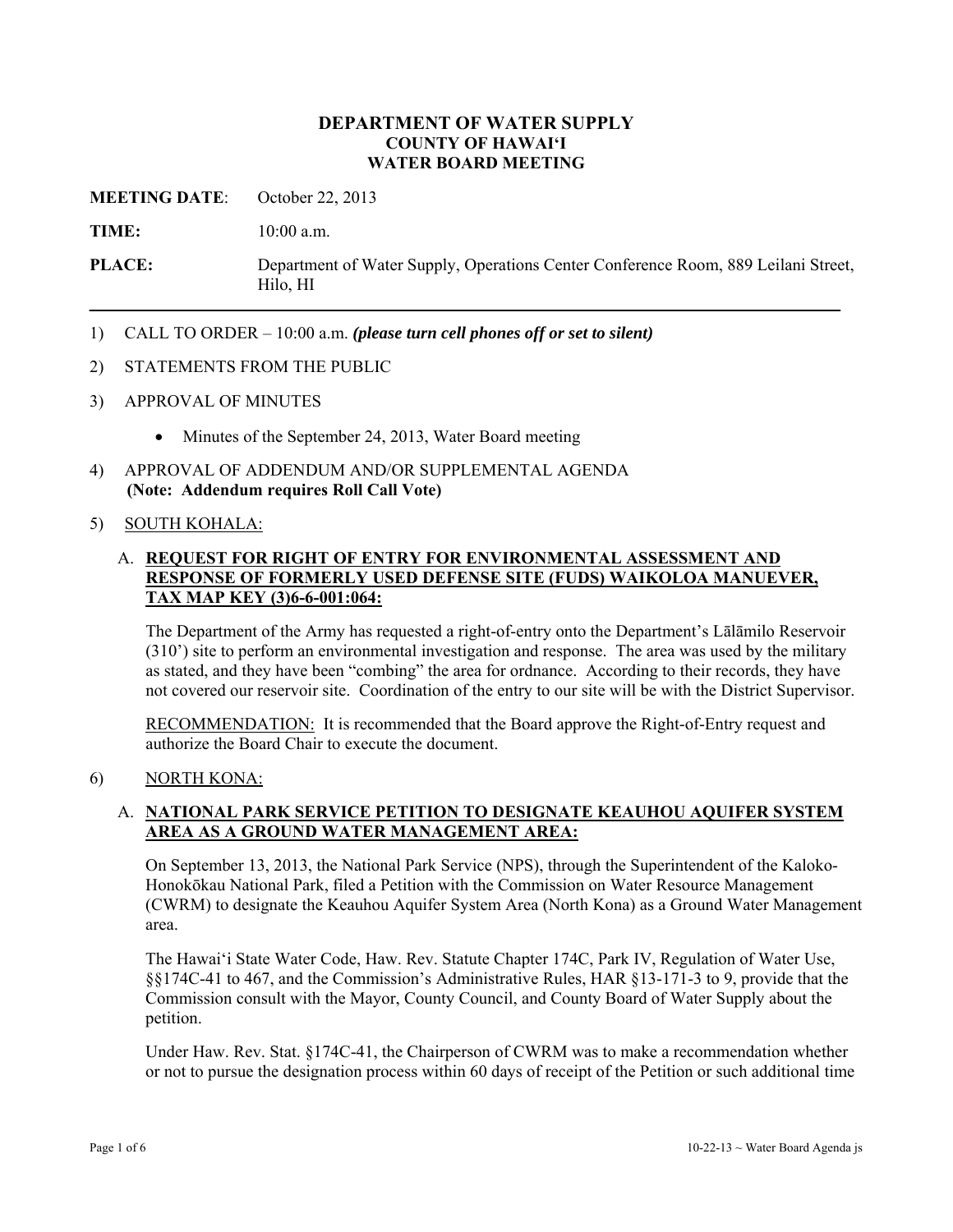as may be reasonably necessary to determine that there is factual data to warrant the proposed designation. The 60-day deadline is November 12, 2013.

The Department had submitted a request to the Commission to extend the consultation period. The County Council, the Mayor's Office and Planning Department made similar written requests.

# B. **CORRESPONDENCE RE: ACCESS TO KALAOA WELL SITE FROM REV. NORMAN KEANA'AINA:**

For discussion.

# C. **EXECUTIVE SESSION RE: CORRESPONDENCE REGARDING ACCESS TO KALAOA WELL SITE FROM REV. NORMAN KEANA'AINA:**

The Water Board is expected to convene an executive meeting, closed to the public, pursuant to Hawai'i Revised Statutes, Sections 92-4 and 92-5(a)(4), for the purpose of consulting with the Water Board's attorney on questions and issues pertaining to the Water Board's powers, duties, privileges, immunities and liabilities. A two-thirds vote pursuant to HRS Section 92-4 is necessary to hold an executive meeting.

# D. **JOB NO. 2012-985, HUALĀLAI DEEPWELL REPAIR – TIME EXTENSION REQUEST:**

The Department of Water Supply is requesting a contract time extension on behalf of the contractor, Beylik Drilling and Pump Service, Inc., to January 31, 2014. This is due to unforeseen events involving failure of the existing step-up transformer. Well installation was completed on July 23, 2013. During start-up and testing, the well continuously tripped on high amps. Testing conducted in conjunction with the Contractor and motor manufacturer concluded that the existing transformer has degraded to a point that it no longer can support the motor load and requires replacement. This event was beyond the control of the Contractor and the original scope of the repair.

*Note: There are additional costs associated with this time extension. Material and labor cost for replacement transformer to be conducted by Change Order request (see below).* 

 $1<sup>st</sup>$  time extension – 123 calendar days

RECOMMENDATION: It is recommended that the Board approve a contract time extension to Beylik Drilling and Pump Service, Inc., of 123 calendar days for JOB NO. 2012-985, HUALĀLAI DEEPWELL REPAIR. If approved, the contract completion date will be revised from September 30, 2013, to January 31, 2013.

# E. **JOB NO. 2012-985, HUALĀLAI DEEPWELL REPAIR – CHANGE ORDER:**

The contractor, Beylik Drilling and Pump Service, Inc., is requesting a contract change order to replace the existing step-up transformer for Hualalai Deepwell. Due to age and degradation of the existing transformer, it can no longer support the electrical load of the motor and requires replacement. Total project costs shall not exceed \$181,645.00. The description of additional materials and associated fees are as follows:

| <b>ITEM</b> | <b>DESCRIPTION</b>                                       | <b>AMOUNT</b> |
|-------------|----------------------------------------------------------|---------------|
|             | Additional funds required for replacement 750kVA step-up | \$94,500.00   |
|             | transformer, installation, disposal and freight costs.   |               |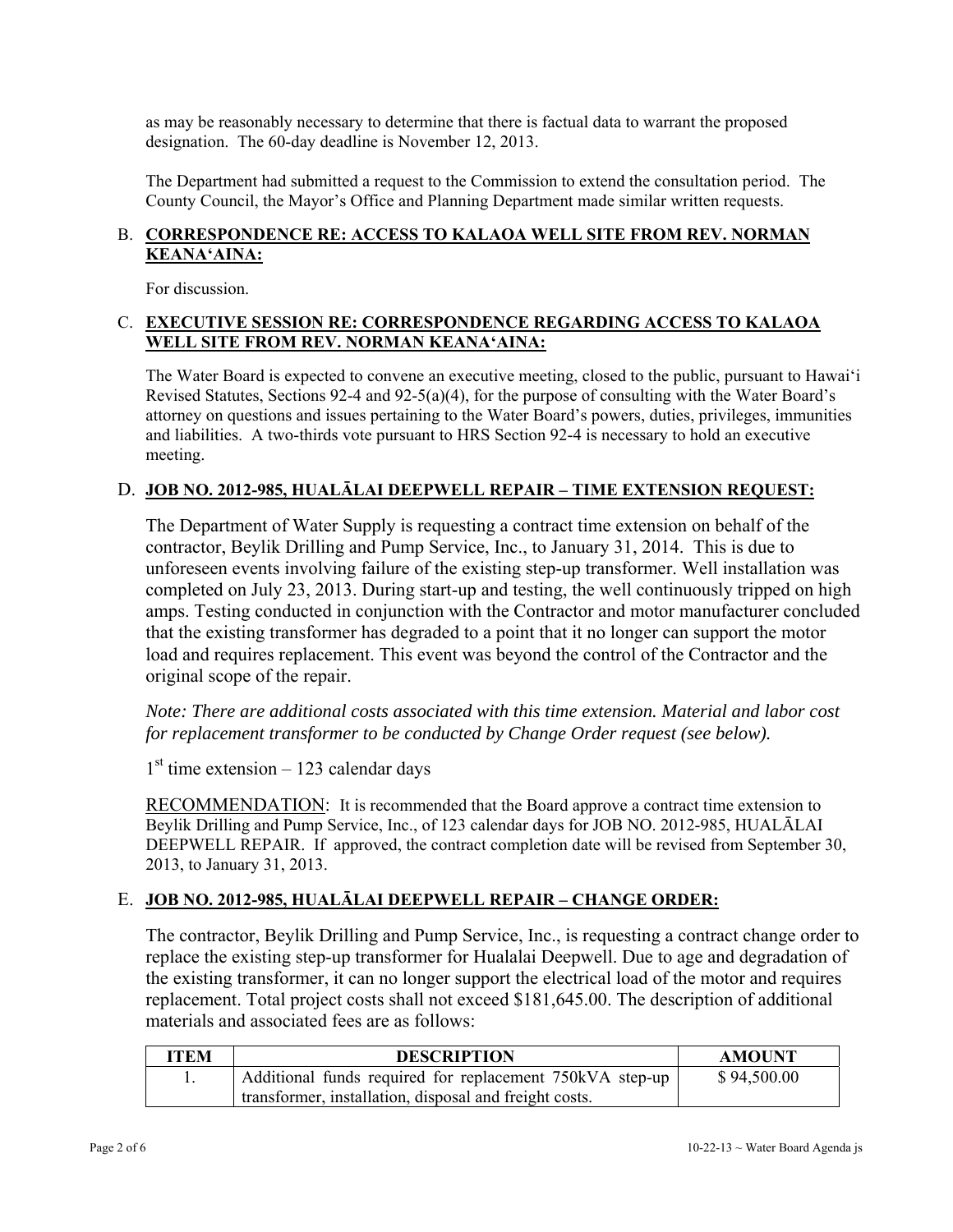| $\sim$<br>$\mathbf{m}$<br>TUTAL | 500.00 |
|---------------------------------|--------|
|                                 |        |

| <b>Original Contract Amount:</b>       | \$79,223.00 |
|----------------------------------------|-------------|
| Original Contingency amount:           | \$7,922.00  |
| <b>Additional Contingency request:</b> | \$94,500.00 |

RECOMMENDATION: It is recommended that the Board approve an increase in contingency of \$94,500.00 to Beylik Drilling and Pump Service, Inc., for JOB NO. 2012-985, HUALĀLAI DEEPWELL REPAIR.

## 7) MISCELLANEOUS:

## A. **DEDICATION OF WATER SYSTEMS**:

The Department received the following documents for action by the Water Board. The water systems have been constructed in accordance with the Department's standards and are in acceptable condition for dedication.

# **1. GRANT OF EASEMENT AND BILL OF SALE\***

Subdivision Name: Kona Vistas Subdivision, Unit 4 Subd. Appl. No. 2005-000227 Grantor: Kona Vistas, LLC Tax Map Key: (3) 7-6-027: 105 portion Zoning: Not Available No. of Lots: 26 Facilities Charge: \$25,145.00 Final Inspection Date: 08/13/13 Water System Cost: \$319,946.00

\*Corporation Counsel to provide details.

# **2. BILL OF SALE**

Subdivision Name: Kamakana Village, Phase 1-A Subd. Appl. No. 2011-001105 Seller: FHT Kamakana, LLC Tax Map Key: (3) 7-4-021:026, 035-040 and 044 Zoning: A-5a and RS-15 No. of Lots: 6 Facilities Charge: \$93,500.00 Date Paid: 12/08/2011 Final Inspection Date: 07/02/2013 Water System Cost: \$411,900.00

# **3. GRANT OF EASEMENT AND BILL OF SALE / BILL OF SALE**

Subdivision Name: Mohouli Heights Senior Neighborhood Project, Phase 1 Subd. Appl. No. 2011-001115 Grantor / Seller: HICDC / County of Hawaii Tax Map Key: (3) 2-4-177 and 178 Zoning: RM-4 No. of Lots: 1 Facilities Charge: \$253,000.00 Date Paid: 7/26/2012 Final Inspection Date: 10/10/2013 Water System Cost: \$155,331.00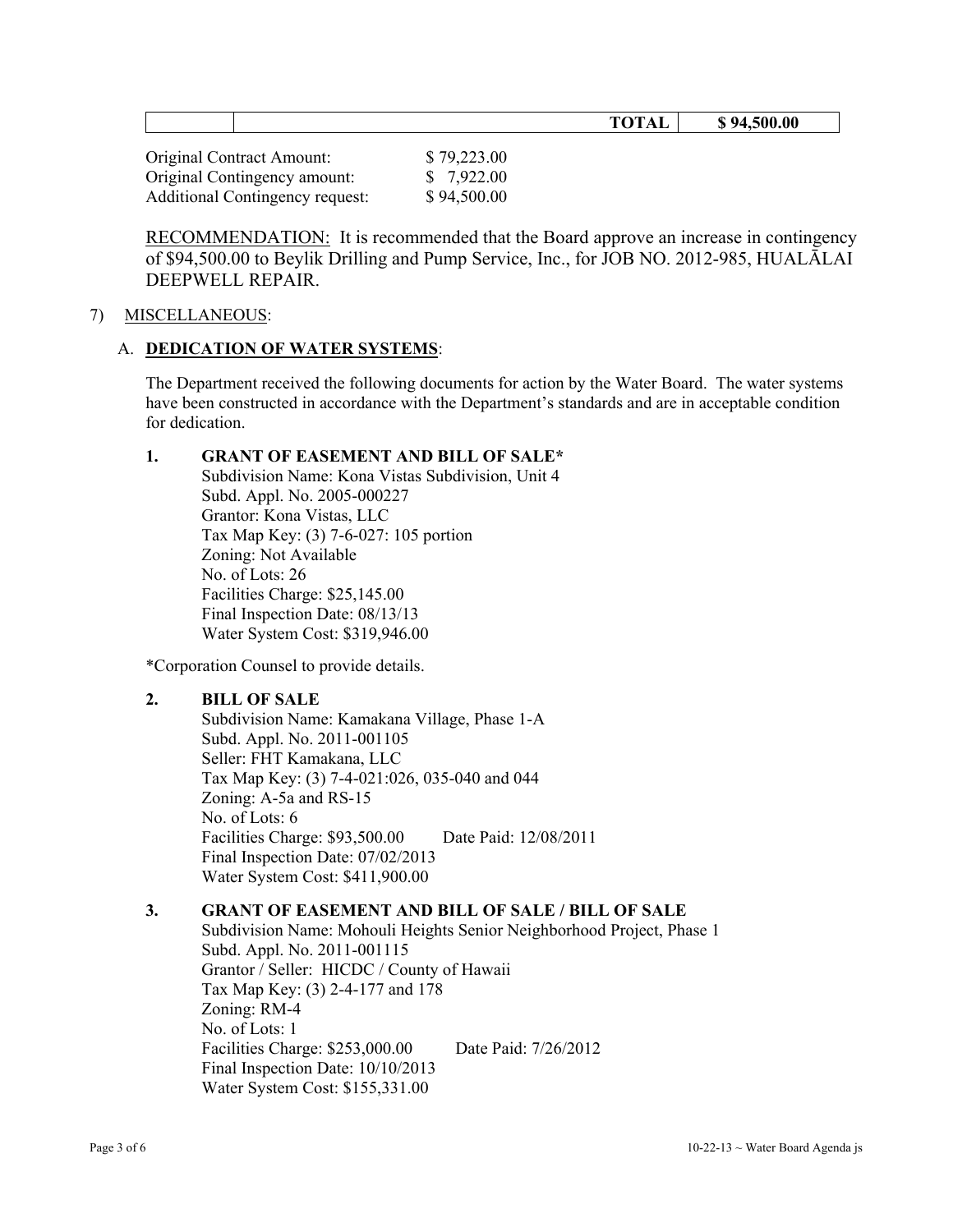## **4. GRANT OF EASEMENT AND BILL OF SALE**

Subdivision Name: Kapua II Mahi'ai Subdivision Subd. Appl. No. 2011-001045 Grantor / Seller: EWM Enterprises, LP Tax Map Key: (3) 5-4-008:001 Portion and 5-4-010:029 Portion Zoning: FA-2A No. of Lots: 10 and Roadway Lot 11 Facilities Charge: \$1,190.00 Date Paid: 8/12/13 Final Inspection Date: 10/04/13 Water System Cost: \$76,041.00

RECOMMENDATION: It is recommended that the Water Board accepts these documents subject to the approval of the Corporation Counsel and that either the Chairperson or the Vice-Chairperson be authorized to sign the documents.

# B. **DEPARTMENT OF WATER SUPPLY PROPOSED TABLE OF ORGANIZATION:**

The Department recognizes the need to revise its current table of organization to align with current and future needs as identified in the Strategic Plan. As such, the Department proposes the following:

REVISED POSITION ORGANIZATION CHART -- ADMINISTRATION DIVISION – PUBLIC RELATIONS BRANCH

*(This Item was deferred at the September 24, 2013, Water Board meeting.)* 

The Department proposes to amend its Table of Organization, Position Organization Chart, Public Relations Branch by creating a Public Relations Section, a Strategic & Business Plan Section, and a Support Section. The proposed amended branch will allow the Department to better administer and execute public information, education, and strategic planning programs. The existing Public Information Education Specialist position is proposed to change to an Information and Education Manager (SR-26) that will supervise the proposed subordinate positions: Public Relations Technician I (SR-14), Public Relations Technician II (SR-16), Information and Education Specialist I (SR-18), Information and Education Specialist II (SR-20), Information and Education Specialist III (SR-22), and a Clerk III (SR-10).

The proposed changes will provide the Department the ability to meet its goals of improved efficiency, through the appropriate separation and distribution of workload. Please note that although numerous positions appear on the proposed organization chart, positions will only be filled as needed.

This matter was deferred by the Board at the previous meeting to allow the Manager-Chief Engineer to consult with Vice-Chairperson Kenneth Kaneshiro.

RECOMMENDATION: It is recommended that this matter be tabled, i.e., removed from the Agenda.

## C. **AD HOC COMMITTEE PURSUANT TO HRS SECTION 92-2.5(B) TO PRESENT, DISCUSS AND/OR NEGOTIATE FOR LEGISLATION REGARDING THE PLACEMENT OF SUCH LIENS ON REAL PROPERTY FOR NON-PAYMENT OF WATER BILLS:**

The Ad Hoc Committee is exploring legislation pursuant to HRS Section 92-2.5(B) which would allow the placement of an automatic lien on property for non-payment of water bills. The Ad Hoc Committee will present, discuss, and/or negotiate for such legislation with any necessary person including, but not limited to, any water or wastewater department or division of any county, and/or with any legislators in the State of Hawai`i.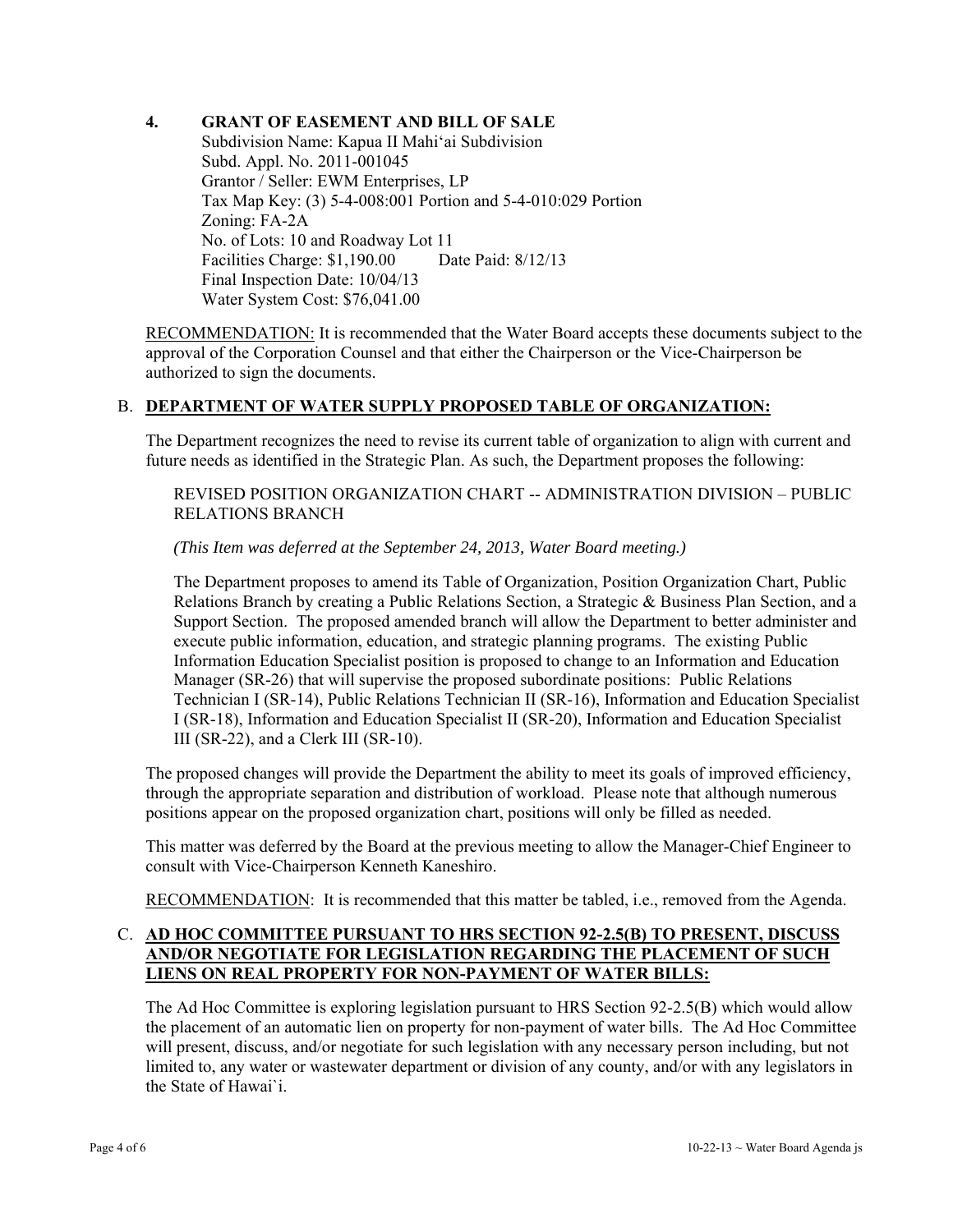The Ad Hoc Committee is also exploring a revision of the Department of Water Supply Rules and Regulations to hold a property owner responsible for any water bill for water service to such property, whether or not the property owner resides on the property; and that no water service will be granted to such property until all such delinquencies are paid or other agreement is reached.

# D. **AD HOC FINANCE COMMITTEE REPORT:**

The Water Board's Ad Hoc Finance Committee Chairperson, Mr. Art Taniguchi, has been investigating the three focus areas (DWS's policies on credit card use, cash control and vehicle take-home), which encompass the scope of the Committee's work. At this meeting, the Committee may do the following:

# Discussion of DWS's cash handling procedures and proposed changes.

# E. **MANAGER-CHIEF ENGINEER'S QUARTERLY UPDATE:**

Report on the second quarter of 2013 by the Manager-Chief Engineer, with discussion.

## F. **MANAGER-CHIEF ENGINEER'S EVALUATION:**

The Board will have received in their packets copies of an evaluation form for the Manager-Chief Engineer, used by the Water Board for the yearly evaluation of the Manager. For discussion on processing, procedures, and summarized results.

## G. **ENERGY MANAGEMENT ANALYST UPDATE:**

The Energy Management Analyst will provide a quarterly update on significant changes or noteworthy areas relating to energy use and the Department's Green Initiatives.

## H. **MONTHLY PROGRESS REPORT**:

Submission of Progress Report of Projects by the Department. Department personnel will be available to respond to questions by the Board regarding the status/progress of any project.

## I. **REVIEW OF MONTHLY FINANCIAL STATEMENTS:**

Submission of financial statements and information relating to the financial status of the Department. Department personnel will be available to respond to questions by the Board relating to the financial status of the Department.

## J. **MANAGER-CHIEF ENGINEER'S REPORT:**

The Manager-Chief Engineer will provide an update or status on the following:

- 1) Pu'ukala/Kona Ocean View Properties Subdivision Improvement District Update
- 2) Queen Ka'ahumanu Highway Widening Project Update
- 3) Kawailani Tank update
- 4) Waikoloa Reservoir No. 1 Update
- 5) Parker Well Repairs Update
- 6) Public Information and Education Specialist Update
- 7) Employee of the Quarter Recognition
- 8) Recognition of Service Retirement

## K. **CHAIRPERSON'S REPORT:**

Chairperson will raise issues of interest to the Board.